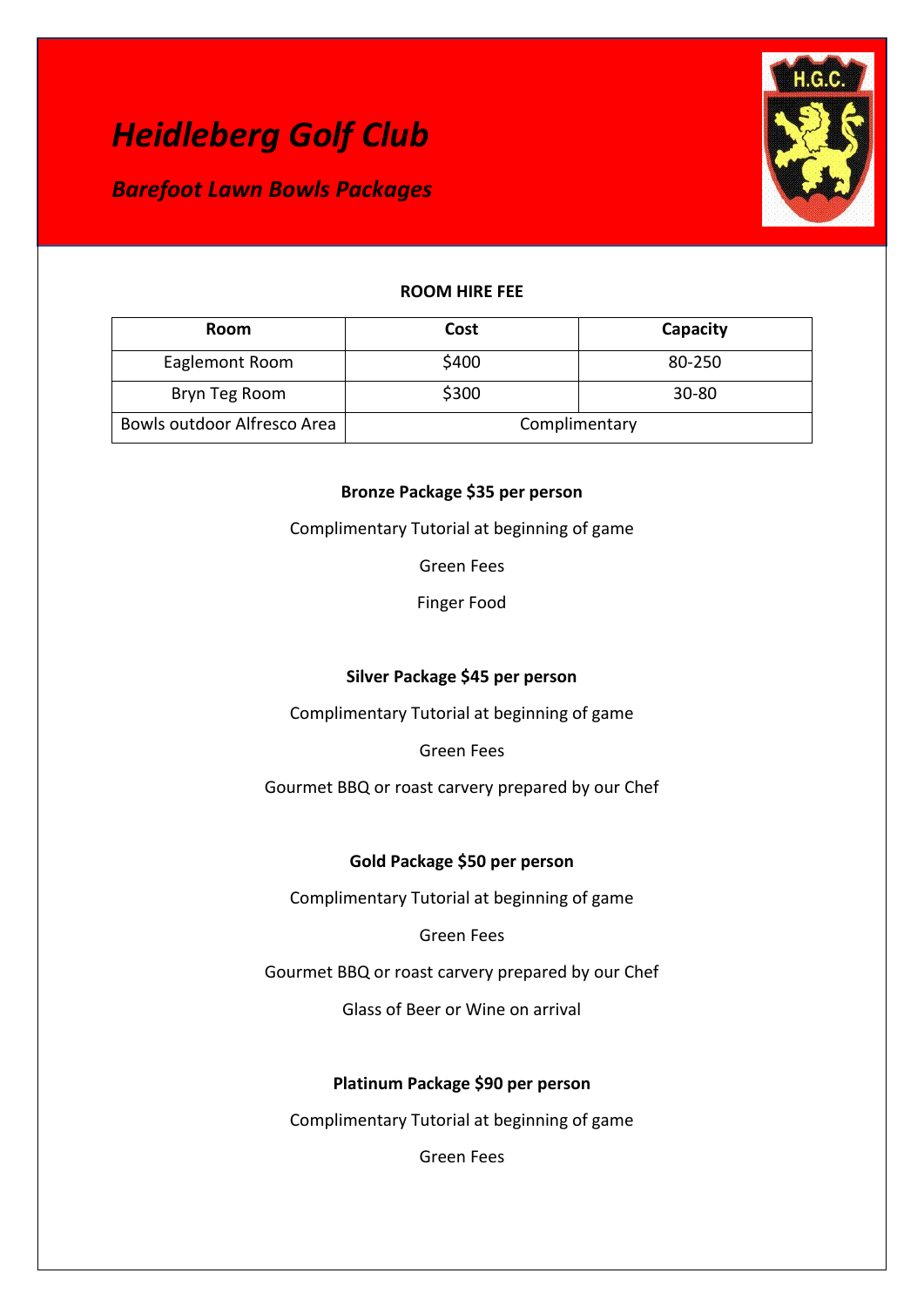### Gourmet BBQ or roast carvery prepared by our Chef

3.5 hour drinks package including beer, wine and soft drink

### **Add on to your Package**

| - Upgrade to sit down 2 or 3 course meal | Contact us for prices |
|------------------------------------------|-----------------------|
| - Cheese Platters                        | \$30 per platter      |
| - Antipasto Platters                     | \$30 per platter      |
| - Crunchy Platters                       | \$15 per platter      |
| - Dessert Platter                        | \$7 per person        |

### **Drinks Packages**

Packages includes Beer, Wine, Soft drink, Tea/Coffee

| 3hr Drinks Package   | -                        | \$40 |
|----------------------|--------------------------|------|
| 4hr Drinks Package   | -                        | \$45 |
| 4.5hr Drinks Package | $\overline{\phantom{a}}$ | \$50 |
| 5hr Drinks Package   |                          | \$55 |

**Or we can charge your drinks on consumption**

## **Finger Food Menu**

Select 5 of the following items

Add extra item for \$3 per person

Add 2 extra items for \$5 per person

#### **COLD ITEMS**

Sushi Chicken and Dill Mini Club Sandwiches Smoked Salmon on baguette crouton with a wedge of brie Roast Fillet Bruschetta

### **HOT ITEMS**

Zucchini & Halloumi Fritters Mini Beef Sliders Bruschetta Tempura Prawns in a coriander batter with housemade chilli and lime mayo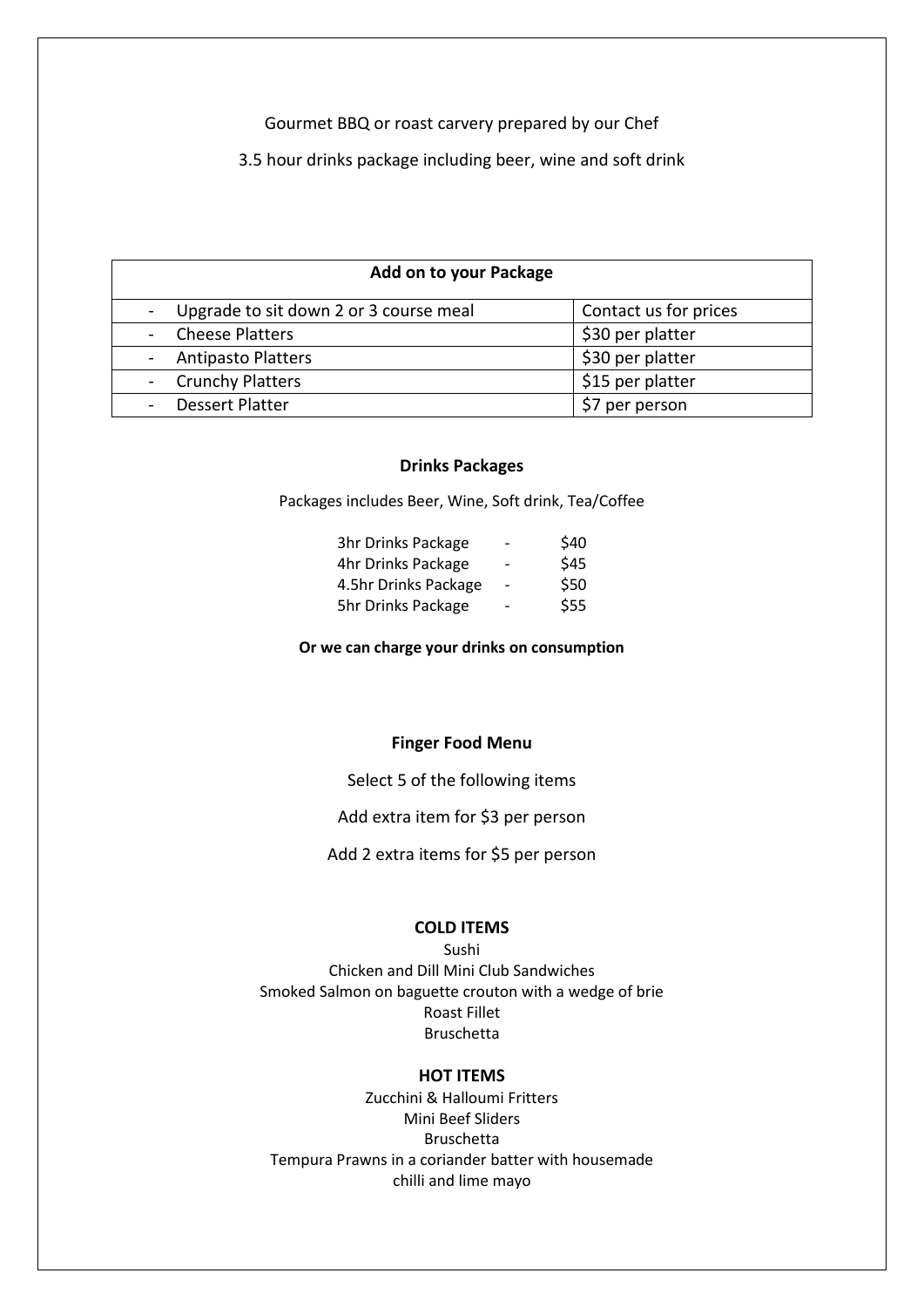Gyozas (Dumplings) Crab Cakes Spinach and Ricotta Triangles Peri Peri Chicken Skewers Lamb Kofta Skewers Mini Gourmet Pies **Dumplings** Malaysian Meatballs Individual Nachos Peking Duck Rice Paper Rolls Arancini Balls Chicken Kiev Balls Scallops wrapped in bacon or prosciutto Halloumi wrapped in prosciutto Pizza - Choose 1 of Moroccan Chicken, Pizza - Lamb & Feta, Pulled Pork or Pepperoni

#### **BBQ & ROAST PACKAGE**

THE PLAYERS BBQ (included in silver package)

**Chipolatas** Minute Steak Vietnamese Chicken Hamburgers Sliced Onion Coleslaw Green Salad Bread & Condiments

OR

Upgrade to the Professional BBQ for \$5 per person

### THE PROFESSIONAL BBQ

Pork & Fennel Chipolatas Bratwurst Chipolatas Porterhouse Steaks Lamb chops marinated in rosemary and garlic Chicken Maryland Fillets Atlantic Salmon pieces with caraway and dill German Potato Salad with Pontian, bacon, seeded mustard, house mayo and chives Heidelberg Caesar Salad Roast Vegetable Salad with capsicum, parsnip, mushroom, eggplant, baby spinach & topped with Persian feta Bread & Condiments

THE BIRDY CARVERY ROAST PACKAGE (included in silver package)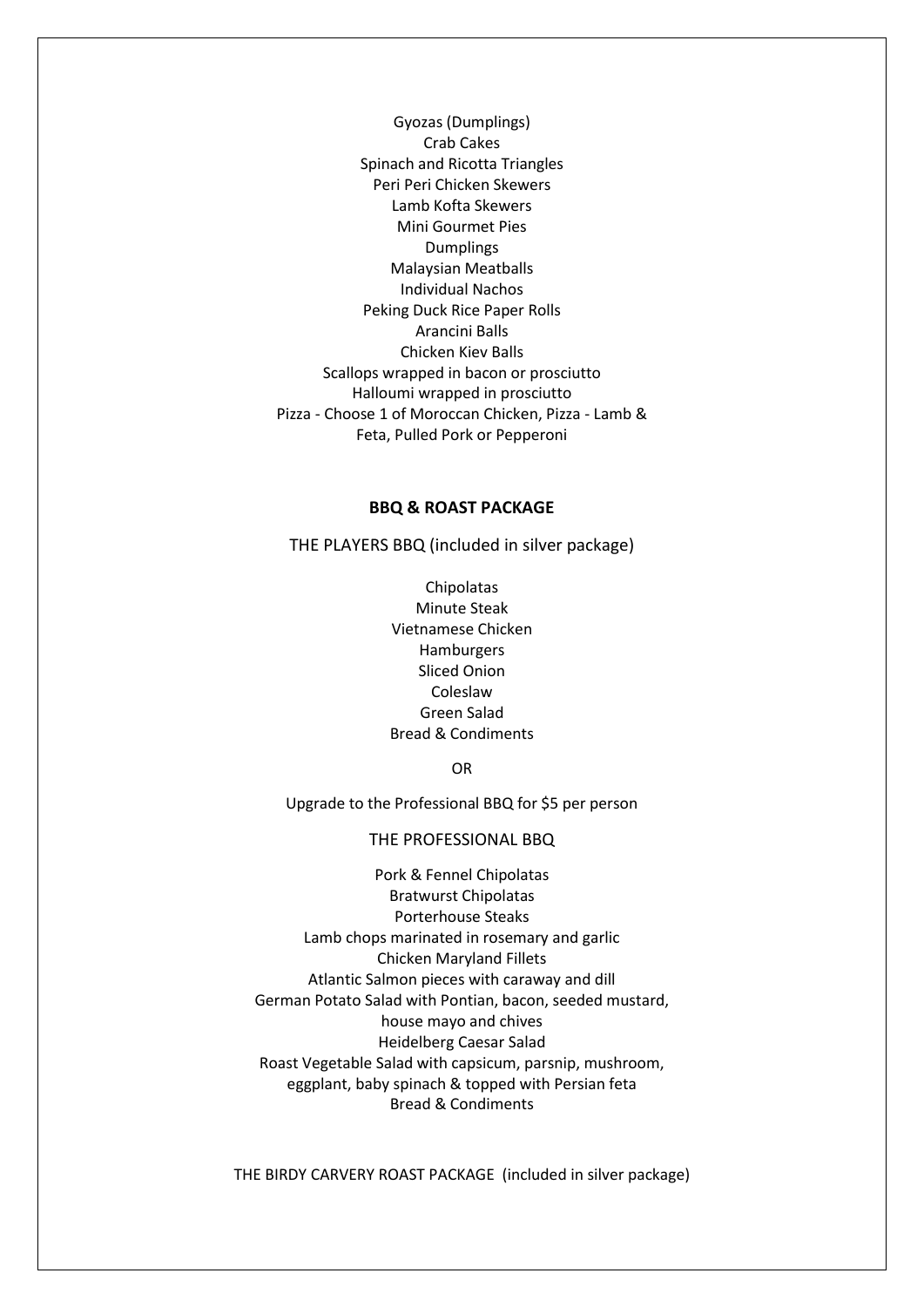Choose 1 meat - Beef or Chicken Sliced Onion Coleslaw Green Salad Bread & Condiments

OR

Upgrade to the HOLE IN ONE ROAST CARVERY for \$5 per person

#### HOLE IN ONE ROAST CARVERY

Choose 2 meats - Beef, Pork, Lamb German Potato Salad with Pontian, bacon, seeded mustard, house mayo and chives Heidelberg Caesar Salad Roast Vegetable Salad with capsicum, parsnip, mushroom, eggplant, baby spinach & topped with Persian feta Bread & Condiments

### **2 COURSE MEAL**

**Choose Alternating Entrée and Main or Alternating Main and Dessert**  (included in Platinum Package)

Add a 3rd course for \$10 per person

#### ENTREE

Thai Pumpkin Soup Minestrone Soup Zucchini and Bacon Soup Peking Duck Pancakes Vietnamese Chicken Skewers Vietnamese Chicken Salad Tempura Prawns with chilli, coriander and a lime mayo Pumpkin Gnocchi with a tomato and basil sauce Caesar Salad Fresh Calamari on rocket with a citrus drizzle Porcini mushroom risotto with roast butternut pumpkin and baby spinach Housemade traditional cannelloni Lamb Koftas with minted yogurt Housemade thai fishcakes with nam jim dipping sauce Filo tartlets

#### MAIN

Rolled Roast Sirloin with prosciutto, sundried tomatoes, baby spinach and bocconcini served with roast chat